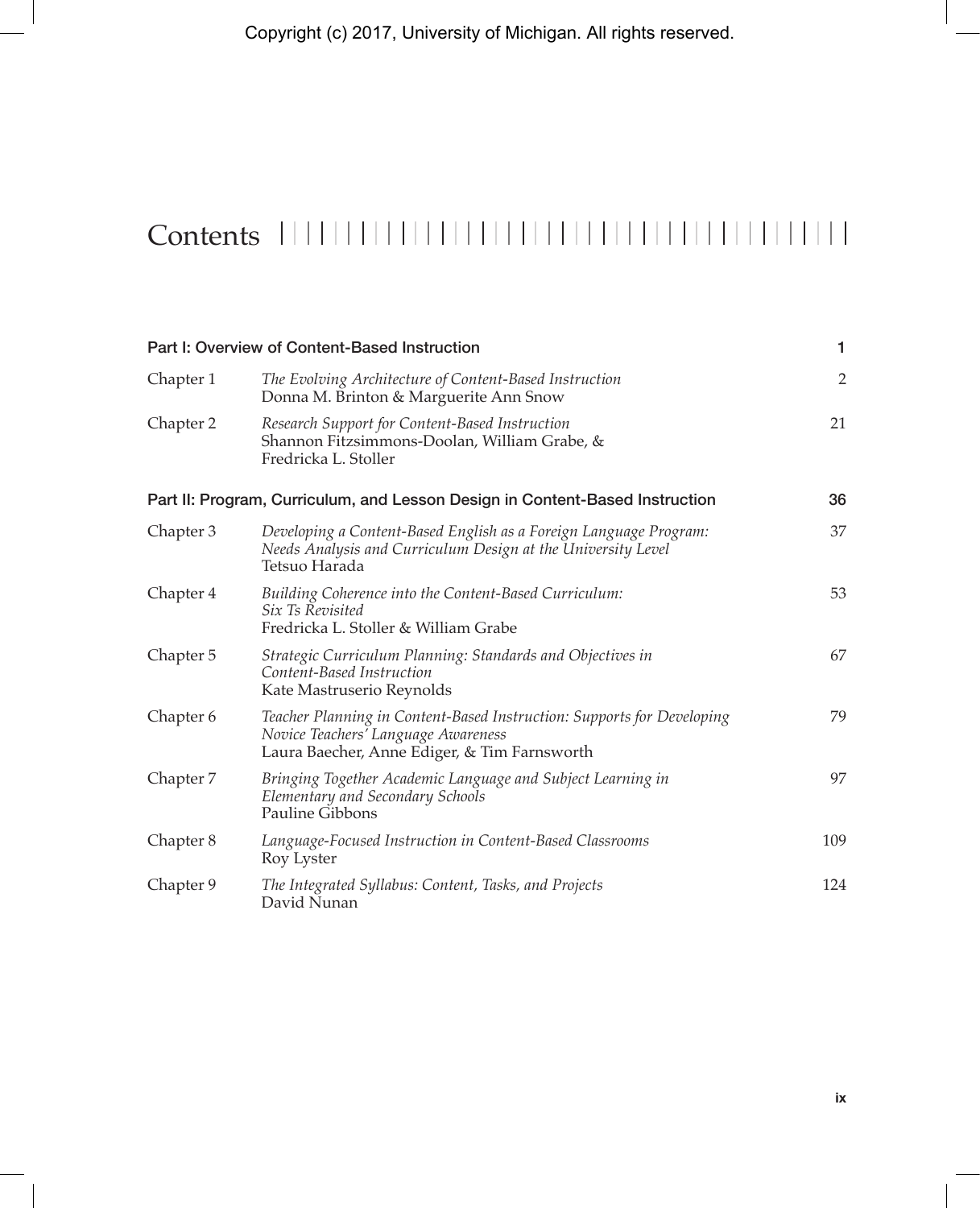## **x** | | | Contents

| Part III: Innovative Applications of Content-Based Instruction |                                                                                                                                             | 137 |
|----------------------------------------------------------------|---------------------------------------------------------------------------------------------------------------------------------------------|-----|
| Chapter 10                                                     | From Human Rights to Conflict Resolution: Thematic Teaching<br>for Peace and Cross-Cultural Acceptance<br>Mary Lou McCloskey                | 138 |
| Chapter 11                                                     | Same but Different: Content and Language Integrated Learning<br>and Content-Based Instruction<br>Christiane Dalton-Puffer                   | 151 |
| Chapter 12                                                     | Helping Content Teachers Move beyond Language:<br>Translanguaging in Lesson Study Groups<br>Dudley W. Reynolds                              | 165 |
| Chapter 13                                                     | Content-Based Instruction as a Means of Addressing Linguistic<br>Diversity in Higher Education: A South African Example<br>Arlys L. van Wyk | 178 |
| Chapter 14                                                     | Teaching Content and Language in Art: Onsite and Online Approaches<br>Lisa Chou & Sherise Lee                                               | 191 |
| Chapter 15                                                     | "Bringing the Outside In": Content-Based Instruction and English<br>Language Adult Continuing Education<br>Anne Burns & Susan Ollerhead     | 204 |
| Chapter 16                                                     | English-Medium Instruction and the International Classroom<br>Joyce Kling                                                                   | 216 |
| Chapter 17                                                     | Supporting Lecturers and Learners in the Use of English-Medium<br>Instruction<br>Christopher Stillwell                                      | 228 |
|                                                                | Part IV: Content-Based Instruction and Related Approaches: Shared Connections                                                               | 242 |
| Chapter 18                                                     | Distant Relations or Kissing Cousins? English for Specific Purposes<br>and Content-Based Instruction<br>Donna M. Brinton                    | 243 |
| Chapter 19                                                     | English for Academic Purposes through Content-Based Instruction<br>Jan Frodesen                                                             | 253 |
| Chapter 20                                                     | Academic Language across Educational Levels in Content-Based Instruction<br>Marguerite Ann Snow, Jennifer McCormick, & Anna Osipova         | 270 |
| Chapter 21                                                     | Checking Our Linguistic Intuitions: Corpora and Corpus Tools in Content-Based<br>Instruction<br>Viviana Cortes                              | 284 |